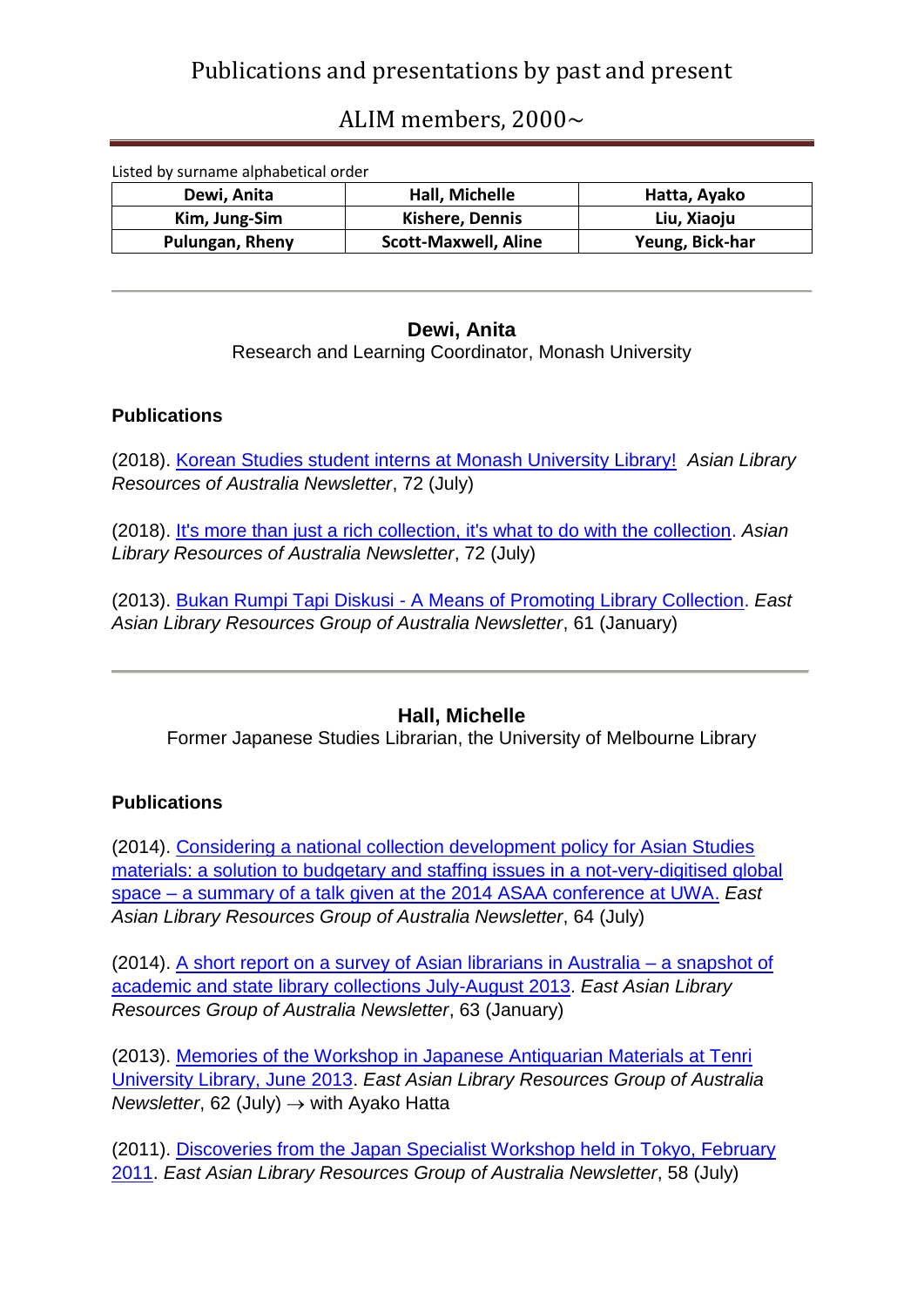(2011). Collaboration and co-operation in Asian library resource collections – an example from Melbourne, Australia. *Library Management,* 32(1/2), 98-110.

(2009). [A report on the library panel at the JSAA biennial conference in Sydney, 13-](http://alra.org.au/newsletter0907/0907_hall.html) [16 July 2009.](http://alra.org.au/newsletter0907/0907_hall.html) *East Asian Library Resources Group of Australia Newsletter*, 54 (July)

(2007). [Who was Kimura Kiyoko?.](http://www.unimelb.edu.au/culturalcollections/research/collections1/hall.pdf) *Collections*, The University of Melbourne, 1 (November)

(2002). 研究者と日本研究の一次資料:オーストラリアからの一考察 [Researchers and primary materials in Japanese Studies: some observations from Australial.  $H\ddot{H}$ と資料と情報をむすぶ:日本研究学術資料情報の利用整備に関する国際会議の記録 *[Linking research, materials and information: The proceedings of an International Conference on the Enhancement of Information Availability for Scholarly Resources in Japanese]* The Japan Foundation. (in Japanese)

(2000). [Workshop and CEAL \(Committee for East Asian Libraries\) Meeting, Boston.](http://alra.org.au/newsletters00/0005.hall.pdf) *East Asian Library Resources Group of Australia Newsletter*, 41 (May).

### **Conference papers**

(2010). *Collaboration and co-operation in Asian library resource collections – an example from Melbourne, Australia*. Paper presented at the Academic Librarian 2: Singing in the Rain Conference, Hong Kong Polytechnic University, March 11-12

(2009). *What is currently available in Australia, and what is needed now?* with Mayumi Shinozaki. Paper presented at the 17<sup>th</sup> Biennial Japanese Studies Association of Australia Conference, Sydney (UNSW), July 13-16

(2008). *Asian Libraries in Melbourne: resource sharing at Melbourne and Monash university libraries.* Paper presented at the 17th Biennial Conference of the Asian Studies Association of Australia, Melbourne, July 1-3

(2007). *An overview and update of recently available electronic resources for researching in Japanese*. Paper presented at the 15<sup>th</sup> Biennial Japanese Studies Association of Australia Conference, Canberra, July 1-4

(2001). *How do researchers and librarians view the outlook for Japanese library resources in Australia?* Paper presented at the 12<sup>th</sup> Biennial Japanese Studies Association of Australia Conference, Sydney, June 27-30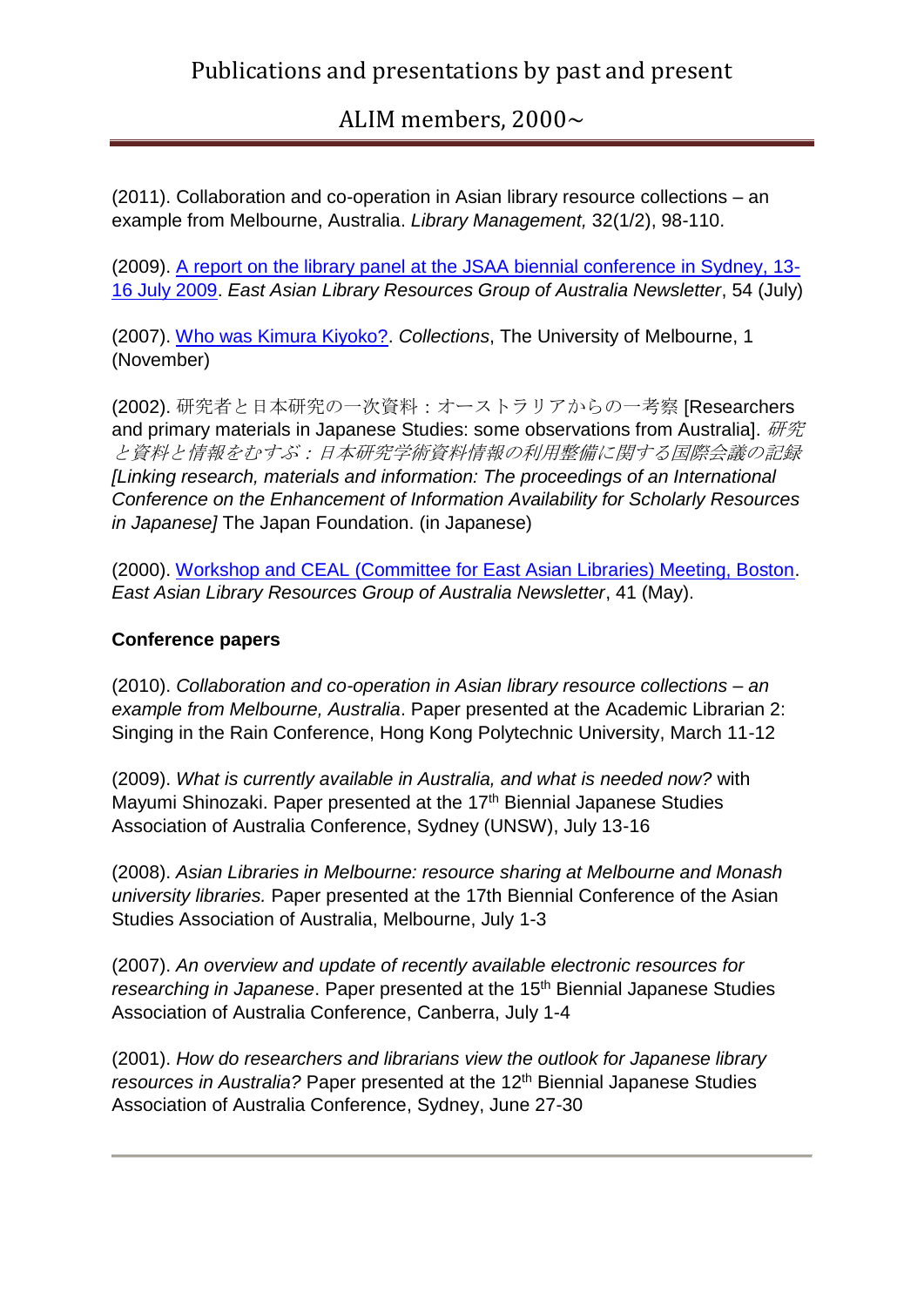### **Hatta, Ayako**

Japanese Studies Librarian, Monash University/the University of Melbourne

### **Publications**

(2018, June 4). Rare Japanese manuscript discovered [Web blog post]. Retrieved from [http://librarymonash.blogspot.com/2018/06/rare-japanese-manuscript](http://librarymonash.blogspot.com/2018/06/rare-japanese-manuscript-discovered.html)[discovered.html](http://librarymonash.blogspot.com/2018/06/rare-japanese-manuscript-discovered.html)

(2017, November 17). Slip back in time to Edo culture in Japan [Web blog post]. Retrieved from [http://librarymonash.blogspot.com/2017/11/slip-back-in-time-to-edo](http://librarymonash.blogspot.com/2017/11/slip-back-in-time-to-edo-culture-in.html)[culture-in.html](http://librarymonash.blogspot.com/2017/11/slip-back-in-time-to-edo-culture-in.html)

(2017). Searching [the foreign world: creating a guide for finding non-English](http://alra.org.au/newsletter1707/1707_hatta_1.html)  [resources at Monash University Library.](http://alra.org.au/newsletter1707/1707_hatta_1.html) *Asian Library Resources of Australia Newsletter*, 70 (July)

(2017). [Experience of shared positions at The University of Melbourne and Monash](http://alra.org.au/newsletter1701/1701_hatta_1.html)  [University libraries.](http://alra.org.au/newsletter1701/1701_hatta_1.html) *Asian Library Resources of Australia Newsletter*, 69 (January) with Xiaoju Liu

(2014). 豪州メルボルンのアジア図書館の取り組み- Asian Libraries in Melbourne (ALIM) [Activities of Asian Libraries in Melbourne, Australia]  $\mathcal{F} \mathcal{F} \mathcal{F} \mathcal{F} \rightarrow \mathcal{F} \rightarrow \mathcal{F}$ ンド *:* 発展途上国の明日を展望する分析情報誌 *[Ajiken World Trends], 20(3), 18-20.*  (in Japanese)

(2013). [Memories of the Workshop in Japanese Antiquarian Materials at Tenri](http://alra.org.au/newsletter1307/1307_hall_1.html)  [University Library, June 2013.](http://alra.org.au/newsletter1307/1307_hall_1.html) *East Asian Library Resources Group of Australia Newsletter*, 62 (July)  $\rightarrow$  with Michelle Hall

(2012). [Research report: How Japanese academic libraries are dealing with the](http://alra.org.au/newsletter1207/1202_hatta.html)  [change to electronic resources and the consequent issues?](http://alra.org.au/newsletter1207/1202_hatta.html) *East Asian Library Resources Group of Australia Newsletter*, 60 (July)

(2010). [The Melbourne Centre for Japanese Language Education Collection at](http://alra.org.au/newsletter1001/1001_hatta.html)  [Monash University Library.](http://alra.org.au/newsletter1001/1001_hatta.html) *East Asian Library Resources Group of Australia Newsletter*, 55 (January)

(2009). [Conference report: The joint conference of JSAA and ICJLE in Sydney, 13-](http://alra.org.au/newsletter0907/0907_hatta.html) [17 July, 2009.](http://alra.org.au/newsletter0907/0907_hatta.html) *East Asian Library Resources Group of Australia Newsletter*, 54 (July)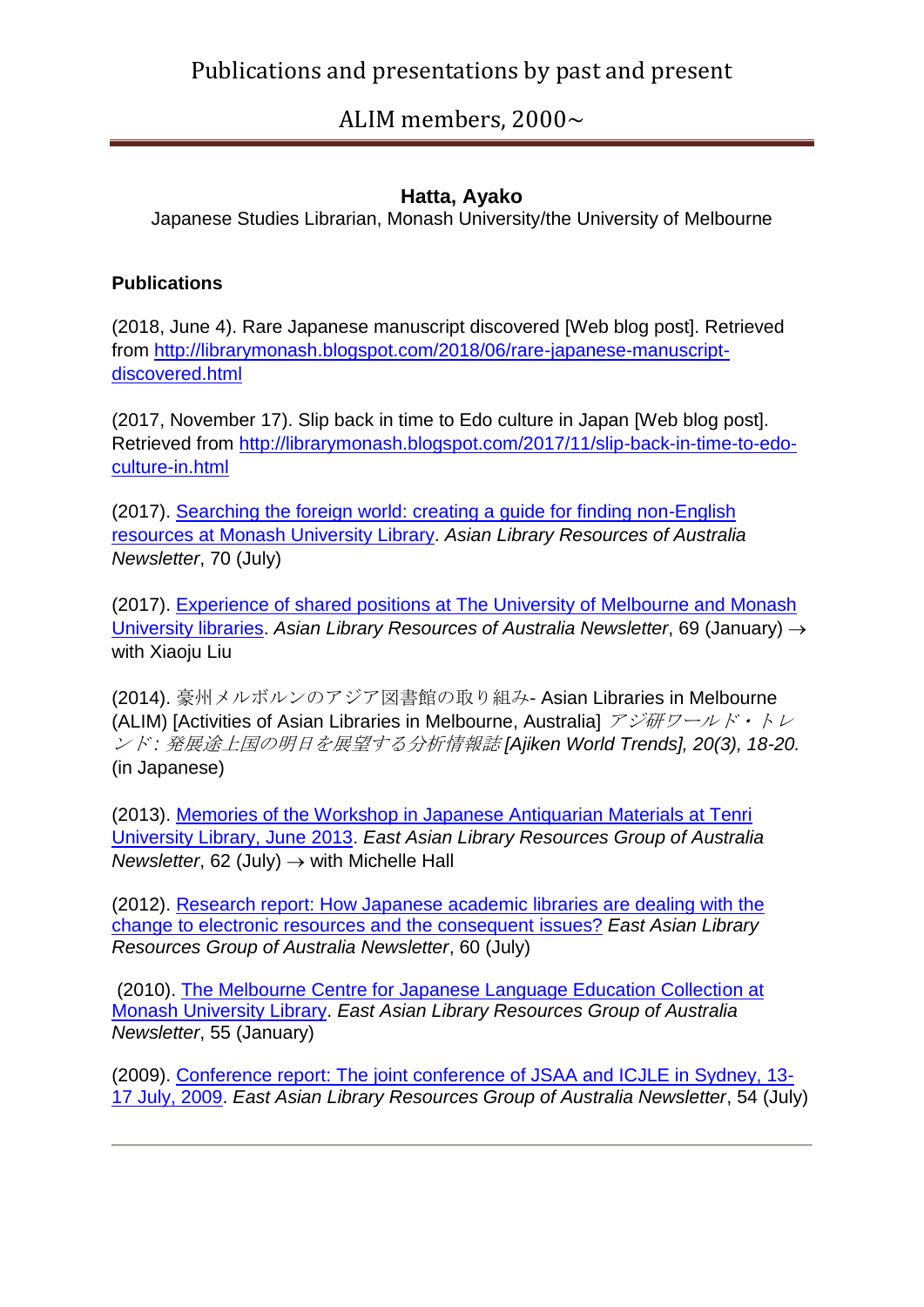### **Kim, Jung-Sim**

Korean Studies Librarian, Monash University

### **Publications**

(2018). *Korean literature in Korean and English translation*.

(2018). [Report on International Workshop on the Landscape of Taiwan Studies and](http://alra.org.au/newsletter1807/1807_kim_1.pdf)  [Korean Studies.](http://alra.org.au/newsletter1807/1807_kim_1.pdf) *Asian Library Resources of Australia Newsletter*, 72 (July)

(2018). [Report on the Library Session at the 10th KSAA Conference.](http://alra.org.au/newsletter1801/1801_kim_1.pdf) *Asian Library Resources of Australia Newsletter*, 71 (January)

(2017, September 7). Resources for Korean Studies [Web blog post]. Retrieved from <http://librarymonash.blogspot.com.au/2017/09/resources-for-korean-studies.html>

(2016). [Monash](http://alra.org.au/newsletter1607/1607_kim_1.html) University Librarian Jung-Sim Kim reports. *[KSAA Newsletter](https://koreanstudiesaa.files.wordpress.com/2017/06/ksaa-news-1.pdf)*, 1 (October), 7-9

(2016). [Oceania Korean Studies Resources Presentation.](http://alra.org.au/newsletter1607/1607_kim_1.html) *Asian Library Resources of Australia Newsletter*, 68 (July)

(2016). [9th KSAA report.](http://alra.org.au/newsletter1601/1601_kim_1.html) *Asian Library Resources of Australia Newsletter*, 67 (January)

(2015). [Report: The Fourth Kyujanggak Workshop for Korean Studies Librarians](http://alra.org.au/newsletter1501/1501_kim_1.html)  [from Overseas](http://alra.org.au/newsletter1501/1501_kim_1.html) *East Asian Library Resources Group of Australia Newsletter*, 65 (January)

(2014). Developing a Korean Studies Collection: The Case of the Monash University Library, Australia. In Committee on Korean Materials, Council on East Asian Libraries (Ed.), *[Handbook for Korean Studies Librarianship Outside of Korea](http://www.nl.go.kr/inkslib/eng/index.php?url=/data/download/572)* (pp. 314-318). Seoul: The National Library of Korea

(2013). [Report on the KSAA Biennial Conference 2013: Library Information Room &](http://alra.org.au/newsletter1307/1307_kim_1.html)  [Roundtable discussion at the Korean Studies Association of Australasia \(KSAA\)](http://alra.org.au/newsletter1307/1307_kim_1.html)  [Biennial Conference 2013, ANU 27-28](http://alra.org.au/newsletter1307/1307_kim_1.html)th June a great success! *East Asian Library Resources Group of Australia Newsletter, 62 (July)*  $\rightarrow$  *with Darrell Dorrington* 

(2013). List of selected information literacy resources available in the Korean language. In F. W. Horton (Ed.), *[Overview of information literacy resources](http://www.unesco.org/new/fileadmin/MULTIMEDIA/HQ/CI/CI/pdf/news/overview_info_lit_resources.pdf)  [worldwide](http://www.unesco.org/new/fileadmin/MULTIMEDIA/HQ/CI/CI/pdf/news/overview_info_lit_resources.pdf)* (pp. 139-142). Paris: UNESCO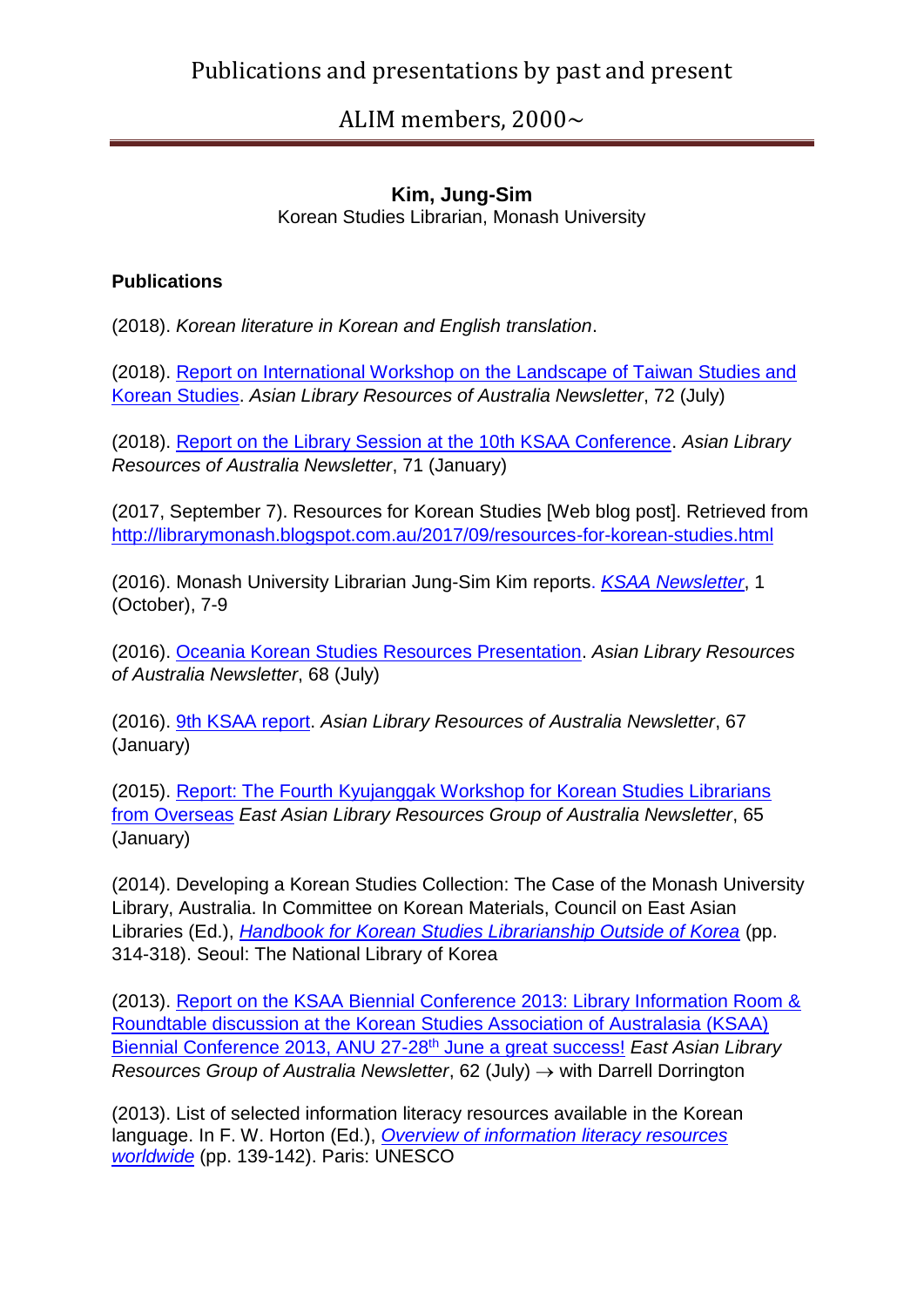(2012). 燈火可親之節등화가친지절로 들어선 '2012 호주 독서의 해'를 살피다 [About 'National Year of Reading 2012' in Australia]. 라이브러리&리브로 [*Library & Libro*], 34(April), 32-38 (in Korean)

(2012). [Report on the Library session at the 7](http://alra.org.au/newsletter1201/1201_kim.html)th KSAA Conference. *East Asian Library Resources Group of Australia Newsletter*, 59 (January)

(2011). Korean databases in Australia-for whom, how, why? *[International review of](http://search.lib.monash.edu/MON:catau21144106430001751)  [Korean studies](http://search.lib.monash.edu/MON:catau21144106430001751)*, 8(1), 177-190

(2011). Korean collection at Monash University in Australia. *[Trends in overseas](http://www.nl.go.kr/inkslib/eng/index.php?url=/fore_move/view/583)  [Korean studies libraries](http://www.nl.go.kr/inkslib/eng/index.php?url=/fore_move/view/583)*, 5 (June), 53-67 (p. 39-52 in Korean)

(2011). [Workshop report: The Second Kyujanggak Workshop for Korean Studies](http://alra.org.au/newsletter1107/1107_kim.html)  [Librarians from Overseas, Hawaii, 27-28 March 2011 and the first Day of the CEAL](http://alra.org.au/newsletter1107/1107_kim.html)  [Meeting 2011.](http://alra.org.au/newsletter1107/1107_kim.html) *East Asian Library Resources Group of Australia Newsletter*, 58 (July)

(2011). Report on the 10<sup>th</sup> Pacific-Asia Conference on Korean Studies (PACKS) [2010\) and visiting the Asian Languages Collection, the University of Auckland.](http://alra.org.au/newsletter1101/1101_kim.html) *East Asian Library Resources Group of Australia Newsletter*, 57 (January)

(2010). [Conference report: UNSW National Strategic Conference 2009: Korean](http://alra.org.au/newsletter1001/1001_jungsimkim_2.html)  [language and studies education in Australia.](http://alra.org.au/newsletter1001/1001_jungsimkim_2.html) *East Asian Library Resources Group of Australia Newsletter*, 55 (January)

(2010). [Workshop report: The First Kyujanggak Workshop for Korean Studies](http://www.ealrga.org.au/newsletter1001/1001_jungsimkim_1.html)  [Librarians from Overseas.](http://www.ealrga.org.au/newsletter1001/1001_jungsimkim_1.html) *East Asian Library Resources Group of Australia Newsletter*, 55 (January)

(2009). Library services for Korean studies at Monash University. In *Korean Studies Association of Australasia Conference* (6th: 2009: University of Sydney), Duk-Soo Park (eds.) *Global Korea: old and new: proceedings of the Sixth Biennial Conference Korean Studies Association of Australasia*. Sydney: The Association

(2009). [Conference report: Library session at the 6th Biennial Korean Studies](http://alra.org.au/newsletter0907/0907_jkim.html) [Association of Australasia \(KSAA\) Conference.](http://alra.org.au/newsletter0907/0907_jkim.html) *East Asian Library Resources Group of Australia Newsletter*, 54 (July)

(2007). The 5th Biannual Korean Studies Association of Australasia (KSAA) Conference "Enlightening Korea: Converging or diverging?". *East Asian Library Resources Group of Australia Newsletter*, 52 (December)

(2006). [Report on the Workshop for Overseas Korean Studies Librarians, Seoul,](http://alra.org.au/newsletter0612/0612.Kim.html)  [Korea, 30 October.](http://alra.org.au/newsletter0612/0612.Kim.html) *East Asian Library Resources Group of Australia Newsletter*, 50 (December)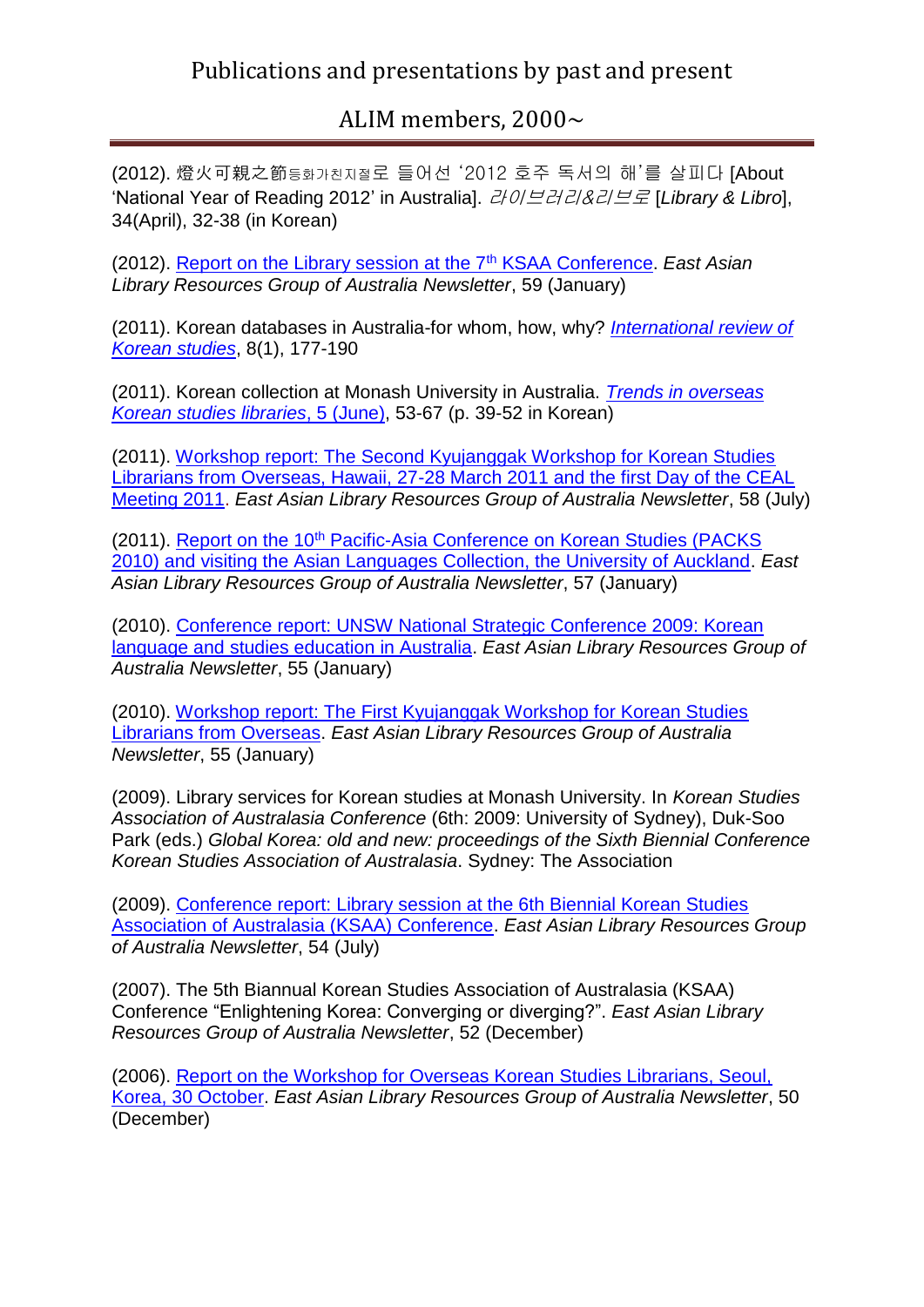(2005). [Report on the 4th KSAA Biennial Conference "Intellectual engagements with](http://alra.org.au/newsletter0512/Kim.html)  [Korea: Diversity in Korean studies in Australasia".](http://alra.org.au/newsletter0512/Kim.html) *East Asian Library Resources Group of Australia Newsletter*, 48 (December)

(2005). [Report on the Workshop for Overseas Librarians 2005 Seoul, Korea, 23-30](http://alra.org.au/newsletter0512/Kim.html)  [October 2005.](http://alra.org.au/newsletter0512/Kim.html) *East Asian Library Resources Group of Australia Newsletter*, 48 (December)

(2005). Finding full text articles in Korean databases on the internet. In *Korean Studies Association of Australasia Conference* (4th: 2005: Auckland University), edited by Changzoo Song & Inshil Choe Yoon. *Intellectual engagements with Korea: diversity in Korean studies in Australasia: proceedings of the fourth KSAA biennial conference, Korean Studies Association of Australasia*. Auckland, N.Z.: The Association.

(2004). 오스트레일리아 모나쉬대학교도서관 [Monash University Library in Australia]". 圖書館文化 *[KLA Bulletin: Doseogwanmunhwa],* 45(9), 84-87. (in Korean)

(2002). [Trip to attend CEAL 2002 Annual Meeting.](http://www.alra.org.au/newsletters02/0205.Kim.pdf) *East Asian Library Resources Group of Australia Newsletter*, 45 (May)

(2001). Korean library resources in Australian academic libraries: Monash University Library case in particular. In *Korean studies at the dawn of the millennium: proceedings of the Second Biennial Conference*, Korean Studies Association of Australasia. Melbourne: The Association.

### **Conference papers**

(2018). *Research Resources for Korean Studies: Using Databases.* Paper presented at the International Workshop on the Landscape of Taiwan Studies and Korean Studies, Preston, UK, June 25-26

(2018). *Resources on Korean Wave.* Paper presented at the "Korean Wave" Still Matters? Present and Future Directions, Monash University Caulfield Campus, Melbourne, June 7-8

(2016). *Korean databases situation at academic and national libraries in Oceania*  and how to access the e-Resources. Paper presented at the 4<sup>th</sup> KSAA Postgraduate Workshop, Auckland, New Zealand, June 30-July 1

(2011). *Korean databases in Australia-for whom, how, why?* Paper presented at the 7th Biannual Conference of the Korean Studies Association of Australasia, Sydney, November 16-18

(2010). *Korean resources at Monash University and other Australian academic libraries.* Paper presented at the 10<sup>th</sup> Pacific Asian Conference on Korean Studies, Auckland, New Zealand, November 24-26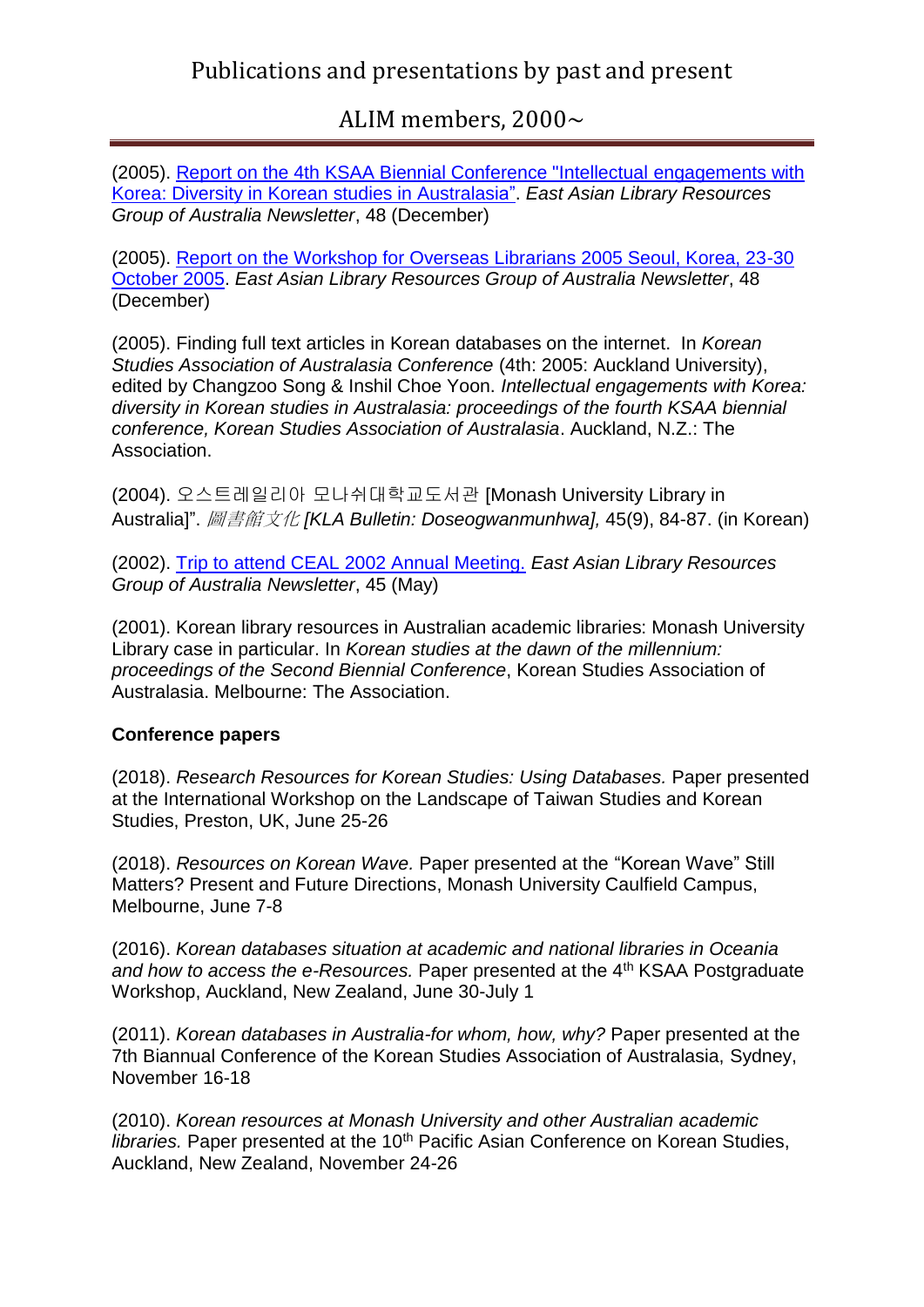(2009). *Online materials about Korea*. Paper presented at the UNSW National Strategic Conference 2009: Korean Language and Studies Education in Australia, Sydney, November 19-21

(2007). *Free web resources for Korean studies: Social sciences*. Paper presented at the 5th Biannual Conference of the Korean Studies Association of Australasia, Perth, July 12-13

(2005). *Korean collection at the Monash University Library of Australia*. Paper presented at the Annual Meeting, Committee on Korean Materials, CEAL, Chicago, USA, March 31

**Kishere, Dennis**

Retired, Chinese Studies Librarian, Monash University

### **Publications**

(2016). [Ho Chooi Hon OAM.](http://alra.org.au/newsletter1607/1607_kim_1.html) *Asian Library Resources of Australia Newsletter*, 68 (July)

(2016). [Book collecting in Nagoya.](http://alra.org.au/newsletter1601/1601_kishere.html) *Asian Library Resources of Australia Newsletter*, 67 (January)

(2014). The [Culture of Writing in Nagoya.](http://alra.org.au/newsletter1401/1401_kishere_1.html) *East Asian Library Resources Group of Australia Newsletter*, 63 (January)

(2013). [Being a Chinese studies librarian at Monash University.](http://alra.org.au/newsletter1307/1307_kishere_1.html) *East Asian Library Resources Group of Australia Newsletter*, 62 (July)

(2012). [2011 International Workshop for Professional Librarians : Sinological](http://alra.org.au/newsletter1201/1201_kishere.html)  [resources and services.](http://alra.org.au/newsletter1201/1201_kishere.html) *East Asian Library Resources Group of Australia Newsletter*, 59 (January)

(2011). [Special materials relating to Chinese studies at Monash University Library.](http://alra.org.au/newsletter1107/1107_kishere.html) *East Asian Library Resources Group of Australia Newsletter*, 58 (July)

(2011). [Beijing International Book Fair 2010.](http://alra.org.au/newsletter1101/1101_kishere.html) *East Asian Library Resources Group of Australia Newsletter*, 57 (January)

(2010). [Monash University Library Taiwan Studies Collection,](http://alra.org.au/newsletter1001/1001_kishere.html) *East Asian Library Resources Group of Australia Newsletter*, 55 (January)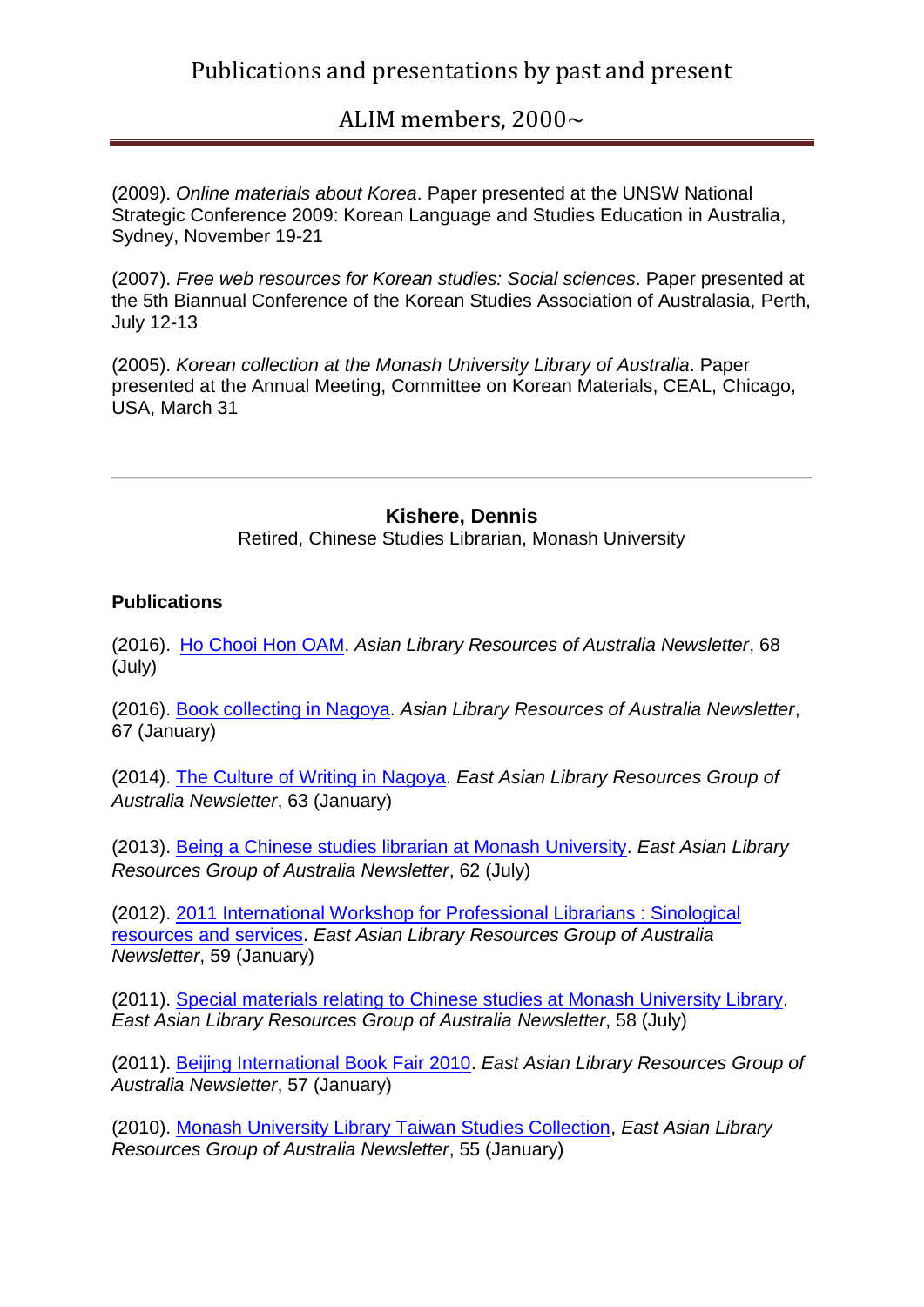## ALIM members, 2000~

(2009). [Providing a reference service in Chinese studies at Monash University](http://alra.org.au/newsletter0907/0907_kishere.html)  [Library.](http://alra.org.au/newsletter0907/0907_kishere.html) *East Asian Library Resources Group of Australia Newsletter*, 54 (July)

#### **Conference Paper**

(2011). *Special materials relating to Chinese studies at Monash University Library*. Paper presented at the 11<sup>th</sup> Chinese Studies Association of Australia conference, Australian National University, July 13-15

(2009). *Chinese studies reference service in the Monash University Library*. Paper presented at the 10<sup>th</sup> Chinese Studies Association of Australia conference, University of Sydney, July 9-11

### **Liu, Xiaoju**

Chinese Studies Librarian, Monash University/the University of Melbourne

#### **Publications**

(2018, April 13). Chinese periodical full-text database [Web blog post]. Retrieved from [http://librarymonash.blogspot.com/2018/04/chinese-periodical-full-text](http://librarymonash.blogspot.com/2018/04/chinese-periodical-full-text-database.html)[database.html](http://librarymonash.blogspot.com/2018/04/chinese-periodical-full-text-database.html)

(2018, March 26). Lu Xun display [Web blog post]. Retrieved from <http://librarymonash.blogspot.com/2018/03/lu-xun-display.html>

(2017, October 9). China Reconstructs: A resource for researchers of 20th century China [Web blog post]. Retrieved from <http://librarymonash.blogspot.com/2017/10/china-reconstructs-resource-for.html>

(2017). [Highlights of shared positions at The University of Melbourne library &](http://alra.org.au/newsletter1701/1701_liu_1.html)  [Monash University library.](http://alra.org.au/newsletter1701/1701_liu_1.html) *Asian Library Resources of Australia Newsletter*, 69  $(January) \rightarrow with Ayako Hatta$ 

> **Pulungan, Rheny** Indonesian Studies Librarian, Monash University

### **Publications**

(2018). BUKAN RUMPI TAPI DISKUSI - [A discussion series exploring the Matheson](http://alra.org.au/newsletter1807/1807_pulungan_1.pdf)  [Library's Indonesian Special Collection.](http://alra.org.au/newsletter1807/1807_pulungan_1.pdf) *Asian Library Resources of Australia*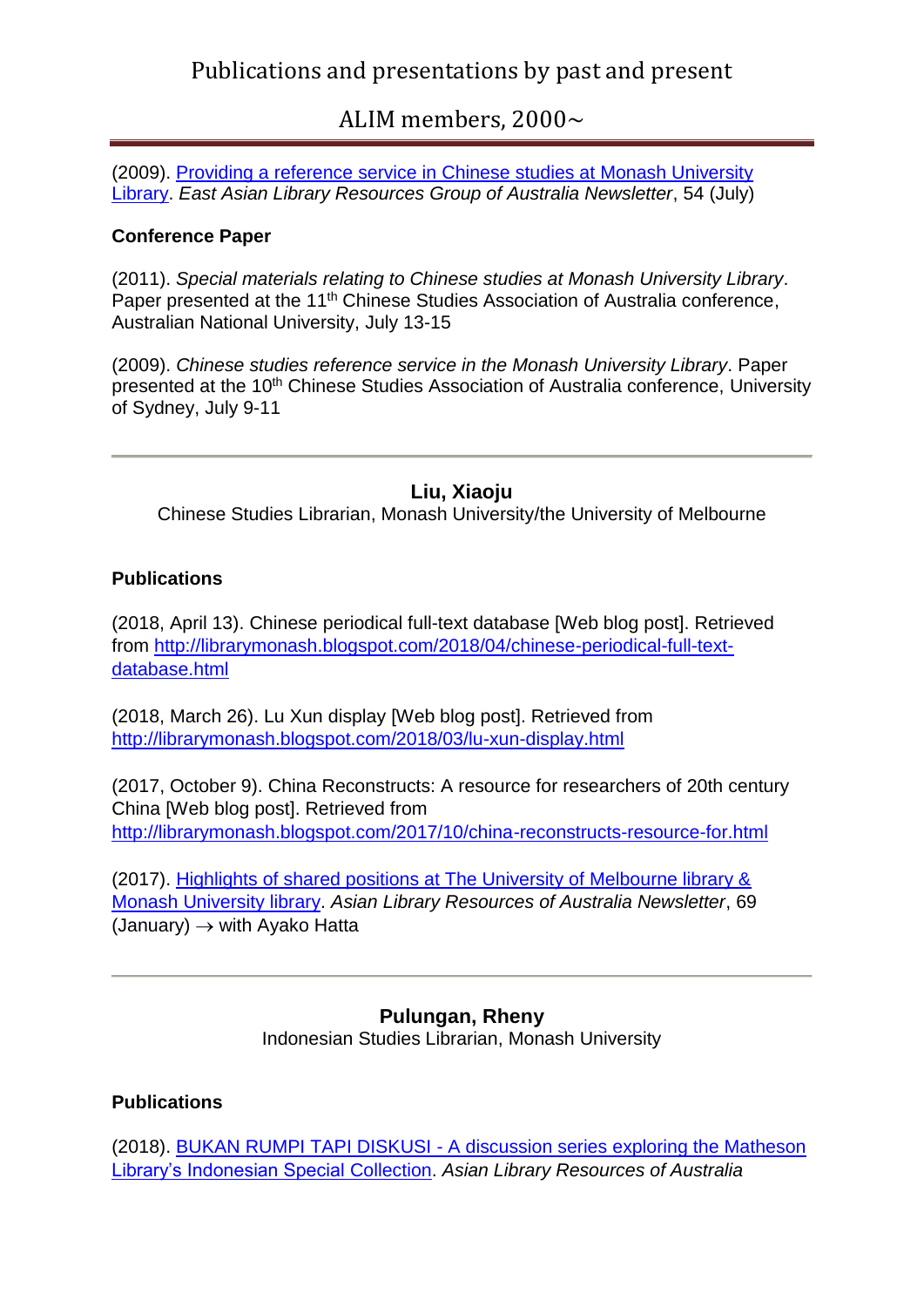### ALIM members, 2000~

*Newsletter*, 72 (July)

#### **Scott-Maxwell, Aline**

Retired, Indonesian Studies Librarian, the University of Melbourne; Senior Asian Studies Librarian, Monash University

#### **Publications**

(2016). [Language and area studies specialists in libraries in a changing resource](http://alra.org.au/newsletter1609/1609_scottmaxwell_1.html)  [and budgetary environment.](http://alra.org.au/newsletter1609/1609_scottmaxwell_1.html) *Asian Library Resources of Australia Newsletter*, Special issue

(2016). [The Asian Library at Leiden University.](http://alra.org.au/newsletter1601/1601_scottmaxwell_1.html) *Asian Library Resources of Australia Newsletter*, 67 (January)

(2011). [Report on a visit to libraries in Yogyakarta, Indonesia, July 2010.](http://alra.org.au/newsletter1101/1101_asm.html) *East Asian Library Resources Group of Australia Newsletter*, 57 (January)

(2009). Monash and the Malay world: Scholarship, politics and libraries. In R. Rustam & Z. Baba (Ed.), *Libraries and the Malay World* (pp. 123-135). Bangi, Institut Alam dan Tamadun Melayu, Universiti Kebangsaan Malaysia

(2008). Royal songs and royal singing: Music in the Norodom Sihanouk Archival Collection. *Fontes Artis Musicae,* 55(1), 180-190

(2006). Local cooperative programs: The example of 'Asian Libraries in Melbourne'", *At the crossroads, challenges for greater regional cooperation : proceedings of the 13th General Conference of the Congress of Southeast Asian Librarians (CONSAL),*  27-30 March 2006, Manila (Philippines), Manila: Philippine Librarians Associations & the National Library of the Philippines, 2006 [CD-ROM]

#### **Conference papers**

(2014). *Electronic Resources for Indonesian Studies: the Ideal and the Reality.* Paper presented at the Biannual Asian Studies Association of Australia Conference, the University of WA, Perth, July 8-10  $\rightarrow$  with Amy Chan

(2009). *The Monash University collections of pre-1945 non-English language resources for the study of Indonesia: a library perspective*. Paper presented at the Indonesian Council Open Conference, University of Sydney, July 2009

(2007). *Music in the Norodom Sihanouk Archival Collection, Monash University Library*. Paper presented at the International Association of Music Libraries, Archives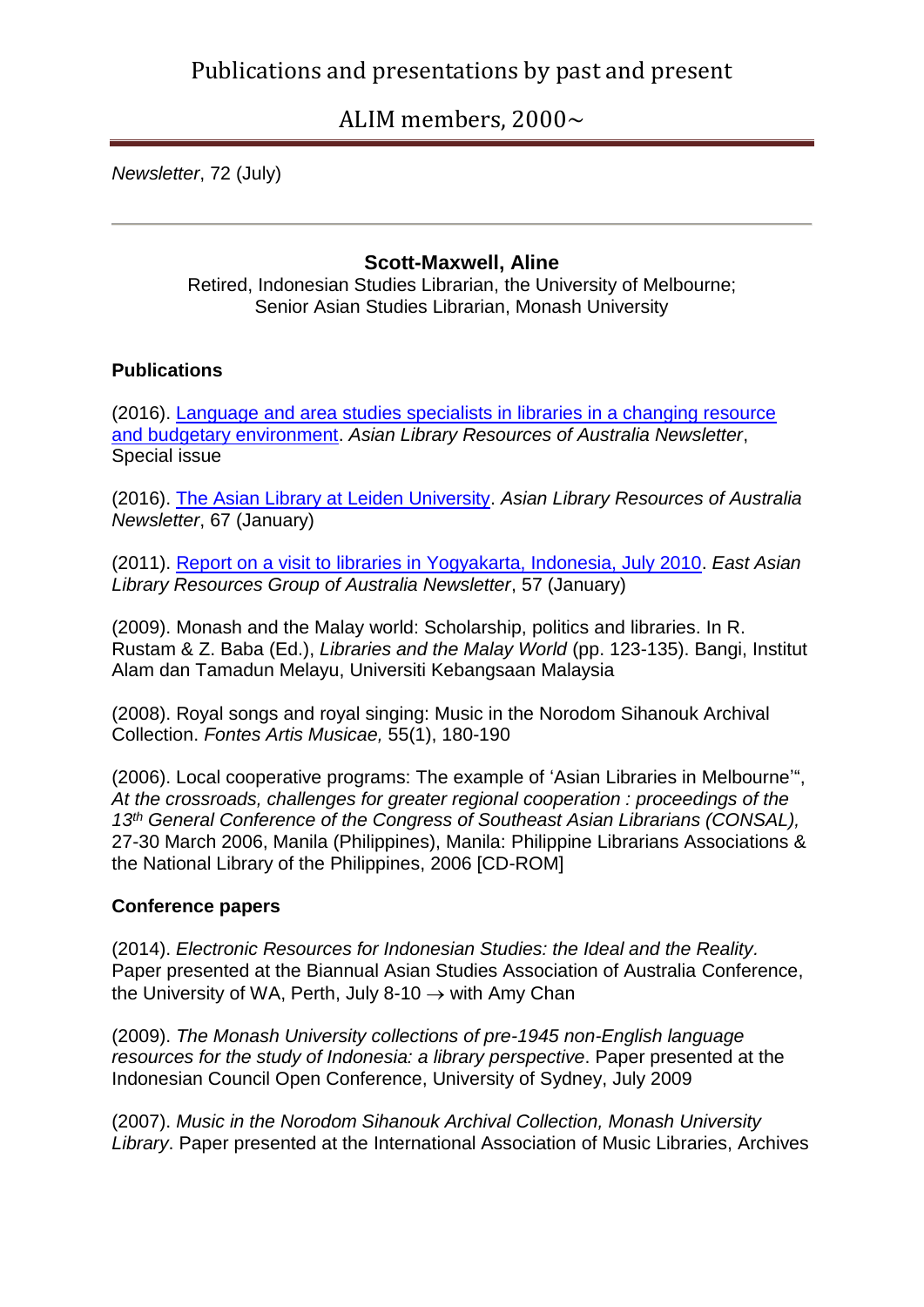ALIM members, 2000~

and Documentation Centres International Conference, Sydney Conservatorium, Sydney, 30 June - 6 July 2007

(2006). *Local cooperative programs: The example of Asian Libraries in Melbourne*. Paper presented at the 13<sup>th</sup> Conference of the Council of Asian Libraries (CONSAL), Manila, Philippines.

(2005). *Cooperation in the provision of library resources and expertise for Asian studies*. Paper presented as part of a roundtable on "Collecting, cooperation and the role of the specialist: Current issues for libraries", Asia Research Forum, National Library of Australia, 24 October 2005

(2004). *Scholarship, politics and libraries in the construction of knowledge about the Malay world: The example of Monash University's Southeast Asian Collections*. Paper presented at the Colloquium on Libraries and the Construction of Knowledge about the Malay World, Institut Alam dan Tamadun Melayu, Universiti Kebangsaan Malaysia, August 2004

### **Yeung, Bick-har**

Retired, Chinese Studies and East Asian Librarian, the University of Melbourne

#### **Publications**

(2015). [A report on visits to major Chinese research collections in the United](http://alra.org.au/newsletter1501/1501_yeung_1.html)  [Kindom, Paris and Singapore, August –](http://alra.org.au/newsletter1501/1501_yeung_1.html) September, 2014. *East Asian Library Resources Group of Australia Newsletter*, 65 (January)

(2014). [Report on 2013 International Workshop for Professional Librarians:](http://alra.org.au/newsletter1401/1401_yeung_1.html)  [Preservation and Innovation of Special Collections and Archives, 14](http://alra.org.au/newsletter1401/1401_yeung_1.html)<sup>th</sup>-19<sup>th</sup> October [2013.](http://alra.org.au/newsletter1401/1401_yeung_1.html) *East Asian Library Resources Group of Australia Newsletter*, 63 (January)

(2013). [Report on 2013 election of the EALRGA Committee members.](http://alra.org.au/newsletter1307/1307_yeung_1.html) *East Asian Library Resources Group of Australia Newsletter*, 62 (July)

(2013). [News from the East Asian Collection, the University of Melbourne Library.](http://alra.org.au/newsletter1307/1307_yeung_2.html) *East Asian Library Resources Group of Australia Newsletter*, 62 (July)

(2012). [Researching with the proletarian cultural revolution in China at the University](http://alra.org.au/newsletter1201/1201_yeung.html)  [of Melbourne Library.](http://alra.org.au/newsletter1201/1201_yeung.html) *East Asian Library Resources Group of Australia Newsletter*, 59 (January)

(2011). [Visit to Hong Kong and Taiwan libraries, October 2010.](http://alra.org.au/newsletter1101/1101_yeung_2.html) *East Asian Library Resources Group of Australia Newsletter*, 57 (January)